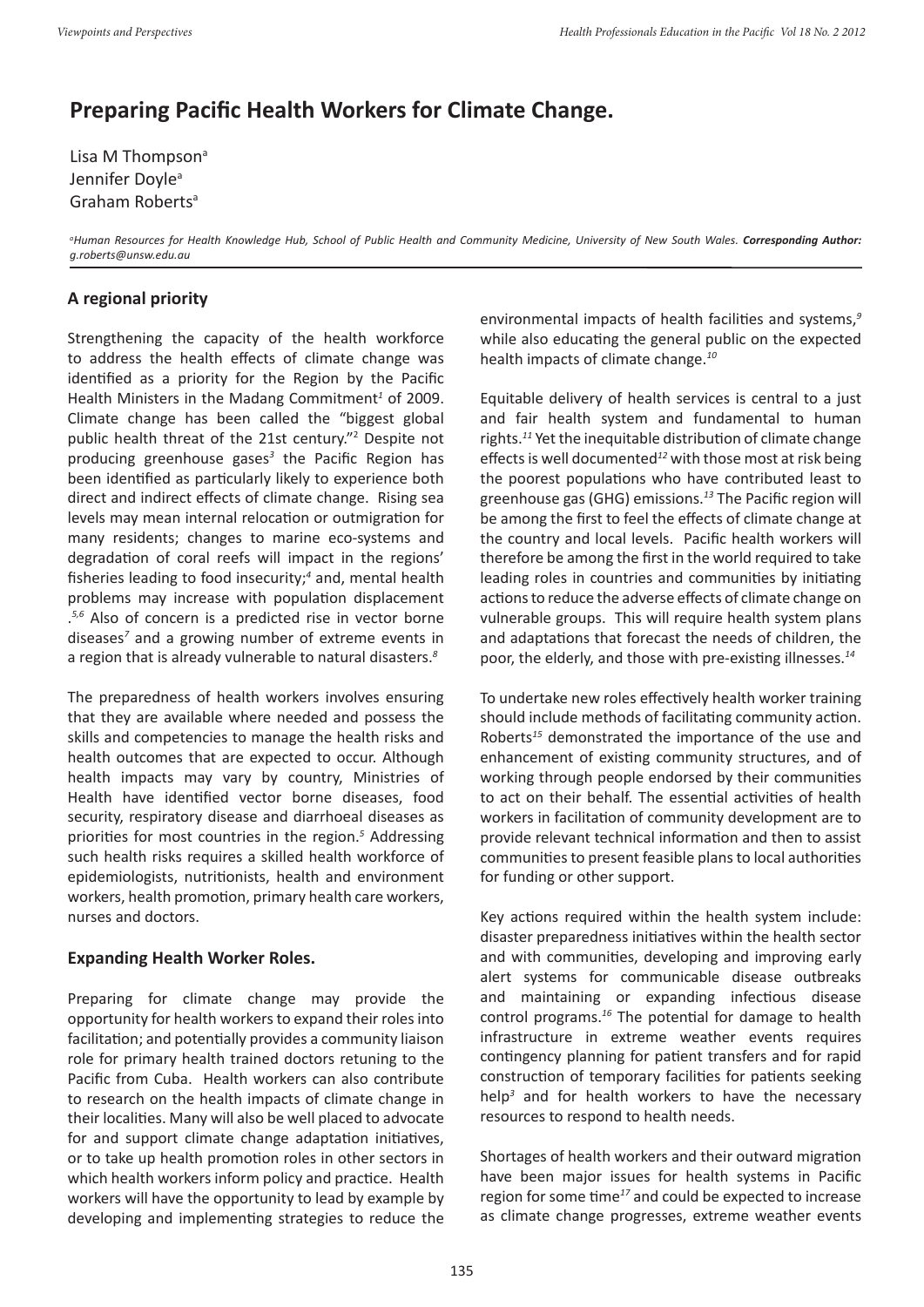increase in frequency and life becomes more difficult. Research indicates that dissatisfaction with the working environment and other professional considerations are influential 'push' factors in decisions to leave the region*17,18,19*. Without increased preparedness and role adaptation, working in difficult environments and without sufficient resources, skilled health workers are likely to continue to migrate overseas.

#### **Population relocation and staff deployment.**

The relocation of populations living in low-lying areas has been proposed as a possible population adaptation strategy, and has been acted on in areas of the region previously experiencing high seas or rogue waves, although this is not an option for the low-lying Pacific atoll nations of Kiribati and Tuvalu. The precise consequences of climate change for health services and staff are difficult to predict, however, it is reasonable to assume an increase in demand for services arising from the negative physical, mental and emotional effects of displacement and relocation. Although there is as yet insufficient evidence that large scale relocation is a desirable adaptation strategy,*<sup>20</sup>* should it be necessary it will require the deployment of appropriately trained and skilled staff to population relocations centres or to temporary camps for displaced persons.

#### **Linking to other sectors**

In preparedness work there is some scope to benefit from collaborative work on other priority issues in the Region, such as poverty alleviation and urban housing development. Strategies that address rising food costs and malnutrition, such as urban gardening also serve to improve food security*<sup>21</sup>* thereby reducing vulnerability to climate change. Similarly, expanding health workers' knowledge of government disaster preparedness initiatives will assist the workforce to prepare for mitigating the impacts of extreme weather events. The benefit of learning from past disaster experiences and investing in the preparedness of both health workers and the general community has been well demonstrated in the 2008 response to cyclone Nargis in Burma.*<sup>21</sup>*

#### **Conclusion**

While a lot has been written in regard to climate change and its impact on the health of those living in the most affected areas, less attention has focused on the ramifications for health systems and human resources. We have sought to highlight some of the key issues potentially affecting the health workforce, and to forecast that health workers will need to work proactively as facilitators with communities and other stakeholders. In summary, climate change preparedness involves enhancing and utilising the strengths of health workers in new ways. In a region prone to natural

disasters and most likely to suffer from the effects of climate change, preparedness is not an alternative but an imperative.

#### **References**

- *1. World Health Organization. Madang Committment. Geneva: WHO, 2009.*
- *2. Costello A, Abbas M, Allen A, Ball S, Bell S, Bellamy R, et al. Managing the health effects of climate change. Lancet. 2009;373(9676):1693-733.*
- *3. Rodgers J. Climate change and health: a Pacific perspective. Commonwealth Health Ministers' Update 20092009. p. 68-71.*
- *4. Bell J, Batty M, Ganachaud A, Gehrke P, Hobday A, Hoegh-Guldberg O, et al. Preliminary Assessment of the Effects of Climate Change on Fisheries and Aquaculture in the Pacific. In: Gillett R, editor. Fisheries in the Economies of the Pacific Island Countries and Territories. Mandaluyong City: Asian Development Bank; 2009. p. 452-69.*
- *5. McIver L. Climate change and health in the Pacific: cause for concern; opportunities for adaptation. INFORM'ACTION 2012;36(November):3-6.*
- *6. McMichael A, Lindgren E. Climate change: present and future risks to health, and necessary responses. Journal of internal medicine. 2011;270(5):401-13.*
- *7. McMichael AJ, Woodruff RE, Hales S. Climate change and human health: present and future risks. The Lancet. 2006;367(9513):859-69.*
- *8. Bettencourt S, Croad R, Freeman P, Hay J, Jones R, King P, et al. Not If But When: Adapting to Natural Hazards in the Pacific Islands Region World Bank Report 2006.*
- *9. McMichael AJ, Haines A, Slooff R, Kovats S. Climate change and human health. Geneva: WHO. 1996:51-2.*
- *10. McMichael A, Friel S, Nyong A, Corvalan C. Global environmental change and health: impacts, inequalities, and the health sector. BMJ: British Medical Journal. 2008;336(7637):191.*
- *11. WHO. Health systems Equity 2013 [05/04/13]; Available from: http://www.who.int/healthsystems/ topics/equity/en/.*
- *12. Frumkin H, Hess J, Luber G, Malilay J, McGeehin M. Climate Change: The Public Health Response. American Journal of Public Health. 2008 2008/03/01;98(3):435- 45.*
- *13. Patz JA, Gibbs HK, Foley JA, Rogers JV, Smith KR. Climate change and global health: quantifying a growing ethical crisis. EcoHealth. 2007;4(4):397-405.*